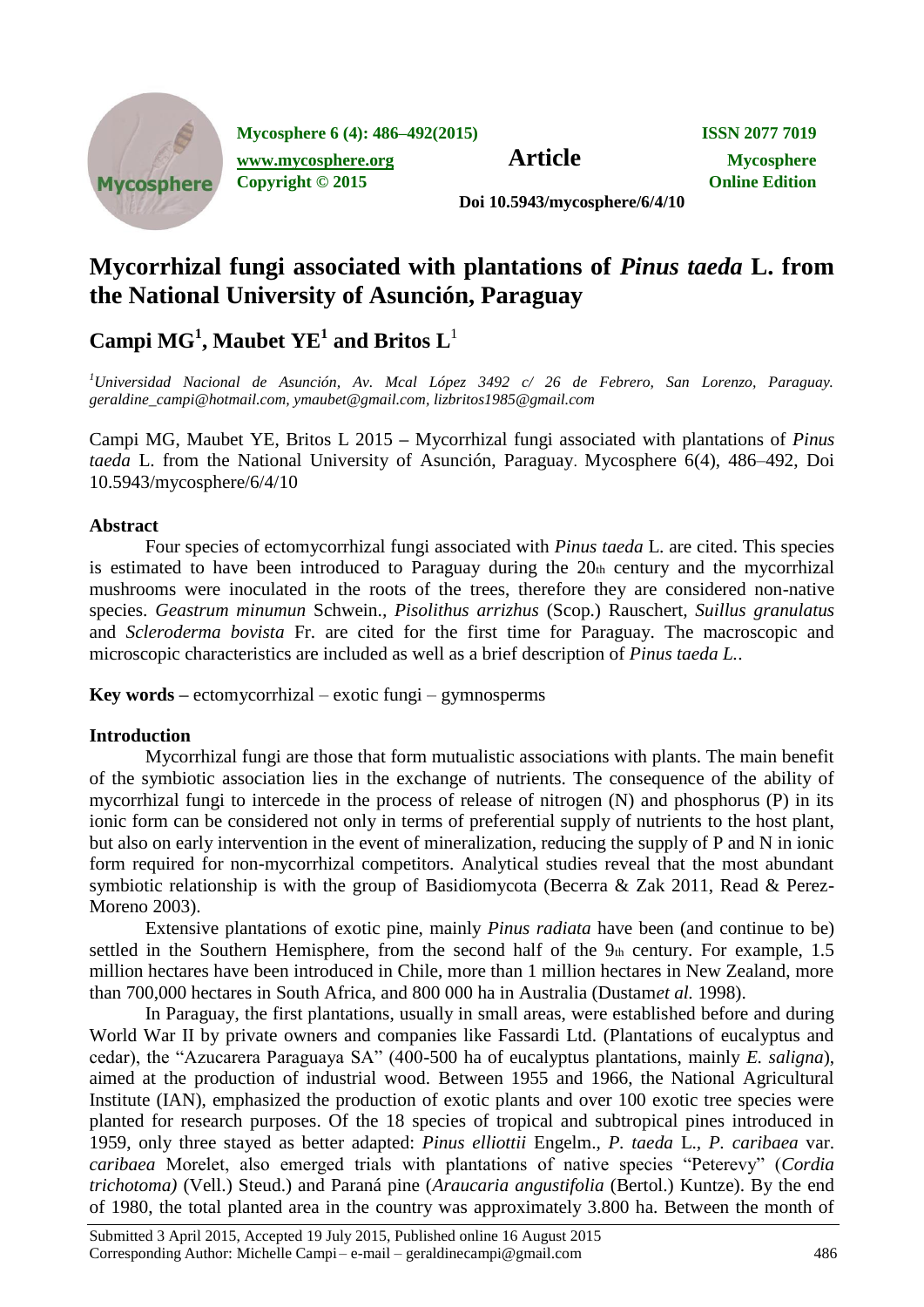may and june of 1.981, the Directorate of the Department of Forest Production from the Faculty of Agricultural Engineering (FIA), installed in their fields plantation trials of *P. elliottii* y *P. taeda*, in strips of 230 x 24 meters north-south and remnants of these pine plantations of over 30 years old are left today. The seeds were obtained from the US Forest Tree Seed Center, in 1980-1981. The origin of P. taeda covers the east of Texas to Georgia and west Florida (Enciso 2002, Noguera 2003, Larrobla & Berni 1982 López 1974).

With the introduction of these tree species, several ectomycorrhizal fungi were also introduced and established in exotic plantations (Nouhra *et al.* 2012).

To generate and enrich the information on the study of mycorrhizal fungi introduced to Paraguay with exotic pine species and expand the known facts of the exotic species introduced, *P. taeda*, *G. minimun*, *P. arrizhus*, *S. granulatus* and *S. bovista* are described, representing the first records for Paraguay, and the exotic species *P. taeda* is also taxonomically characterized.

#### **Materials & Methods**

Samples collected from plantations of *Pinus taeda* located inside the campus of the National University of Asunción were analyzed at the Laboratory of Analysis of Plant Resources and deposited in the herbarium of the Faculty of Natural and Exact Sciences, National University of Asunción. The sample corresponding to the species *P. taeda* was deposited in the Herbarium of the Faculty of Chemistry (HFCQ) from the National University of Paraguay. Macroscopic data of size, color and consistency refer to fresh material. For microscopic study of structures, KOH preparations were analyzed at 5%. Samples were observed through an optical microscope with 40X and 100X objectives with immersion oil. Vegetative structures (capillitium hyphae) were stained with Congo red and Phloxine. The materials are preserved in the herbarium of the Faculty of Natural and Exact Sciences (FACEN) of the National University of Asunción, except for samples belonging to the *Scleroderma bovista* species, which were deposited in the herbarium of the University of Alcalá de Henares.

# **Results**

## *Pinus taeda* **L., Species Plantarum 2: 1000. 1753.**

Known distribution – *P. taeda* is native to the southeastern United States, crossing the Mississippi River and spanning across the states of Arkansas and Texas. It grows mostly on brittle land. In the north it develops especially over dry and sandy soils; further south, preferably in low and wet land, it is found in areas of low to medium altitude and temperate climate - warm and rainy summer (Figueroa 2007). In Paraguay it is common in the Departments of Cordillera, Central, Alto Paraná and Itapúa (Larrobla & Berni 1982, Morales *et al.* 2002, Noguera 2003).

Material examined – Paraguay, Central Department, City of San Lorenzo, University Campus, Nov 2014, *L*. *Britos* 35 (HFCQ).

## *Geastrum minimum Schwein., Schrften Naturf.Ges. Leizig 1: 58 (1822)* Figs. 7, 8, 9–11

Mature basidiomata expanded, epigeous, small, star-shaped, 3.5 cm diam. Exoperidium sacshaped, whitish gray, opening from the apex in 5-10 rays. The rays are triangular and medium-sized at maturity, 1 cm length and different diameters, whitish to gray; non-hygroscopic, papyraceous when dry, beige. Mycelial layer with abundant detritus and incrustations strongly adhered to the outer layer by a whitish mycelium, mixed with organic matter and sand, this makes the mycelial layer inappreciable; hyphae from the mycelial layer 1–2 µm diam., hyaline, thin-walled, narrow lumen, with septa and clamps. Fibrous layer beige to yellowish white, hyphae 4-6 µm diam., parallel, smooth, hyaline, narrow lumen, strongly intertwined. Pseudoparenchymatous layer whitish to gray when fresh, beige and slightly brittle when dry, hyphae of different shapes and sizes: angular, rounded or isodiametric  $30-50 \times 20-30$  µm, hyaline with thin walls. Endoperidium globose to sac-shaped,  $1-1.5$  high  $\times$  0.5–1 cm diam., gray, in mature samples gray to brownish gray. In the apex it presents a peristome delimited by a white ring of 4 mm diam., not very evident, of a clearer tone than the rest of the endoperidial surface, crowned by a fibrillose ostiole, 0.5–1 mm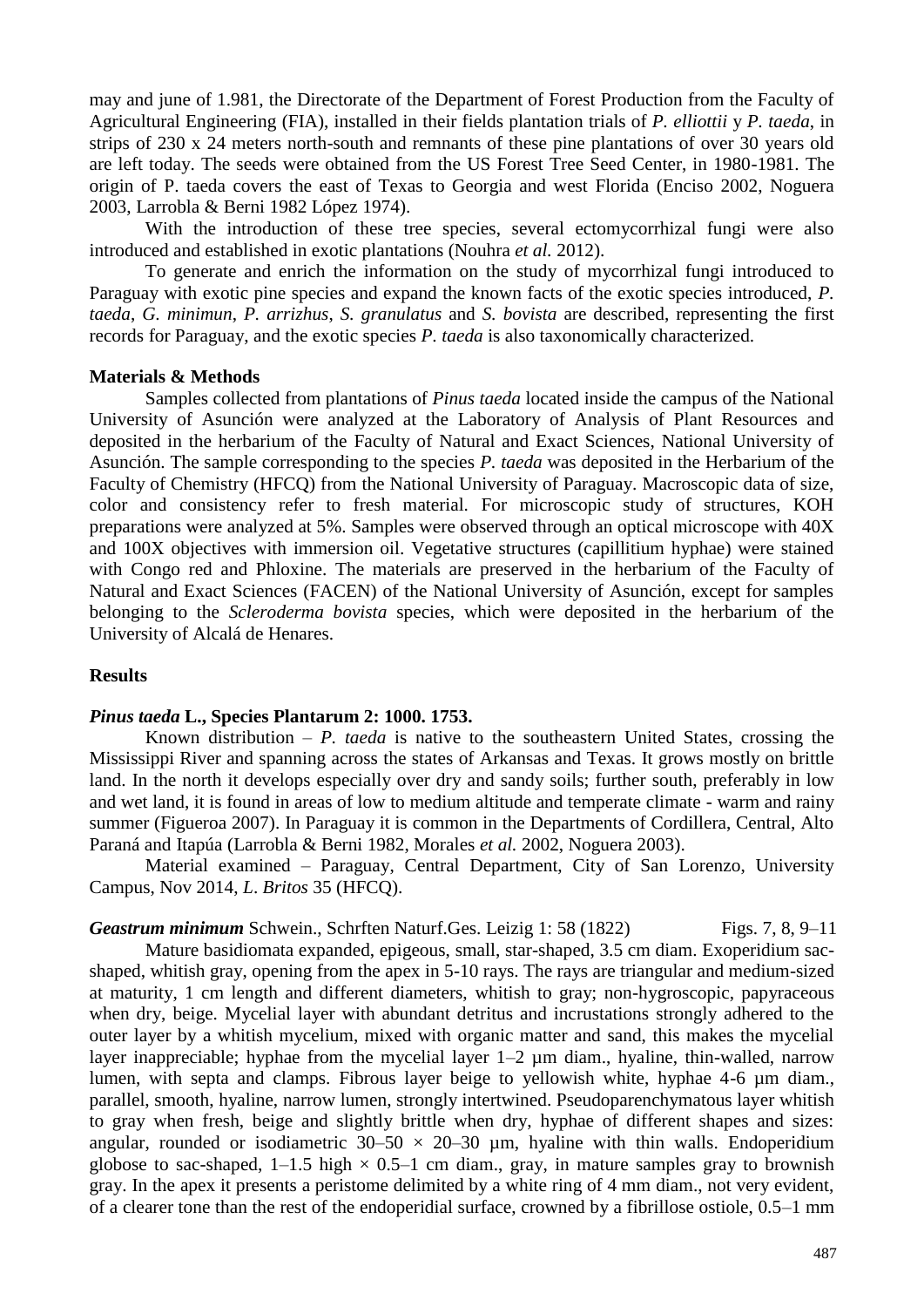

**Figs 1–6 –** Basidiomata of fungi associated to *Pinus* taeda plantations 1 *Pisolithus arhizus* 2 *P. arhizus* in transversal section 3 *Scleroderma bovista* 4 *S. bovista* in transversal section 5 *Suillus granulatus* 6 *S. granulatus* in transversal section 7 *Geastrum minimun* 8 *G. minimun* in colonies

diam.; on very mature samples the peristome does not seem delimited since it takes the same color as the endoperidium and the ostiole presents a darker brown colour. Endoperidium hyphae 3.5–5 µm, thin-walled, smooth, narrow lumen. Capillicium hyphae 3–8 µm diam., yellowish to brown on KOH, some with thin walls, others with thick walls up to 3  $\mu$ m diam. Mature basidiospores 3–5  $\mu$ m diam., globose, warty, brown to golden brown and a short pedicel in the apex. Immature spores hyaline, at first subovoid, then globose.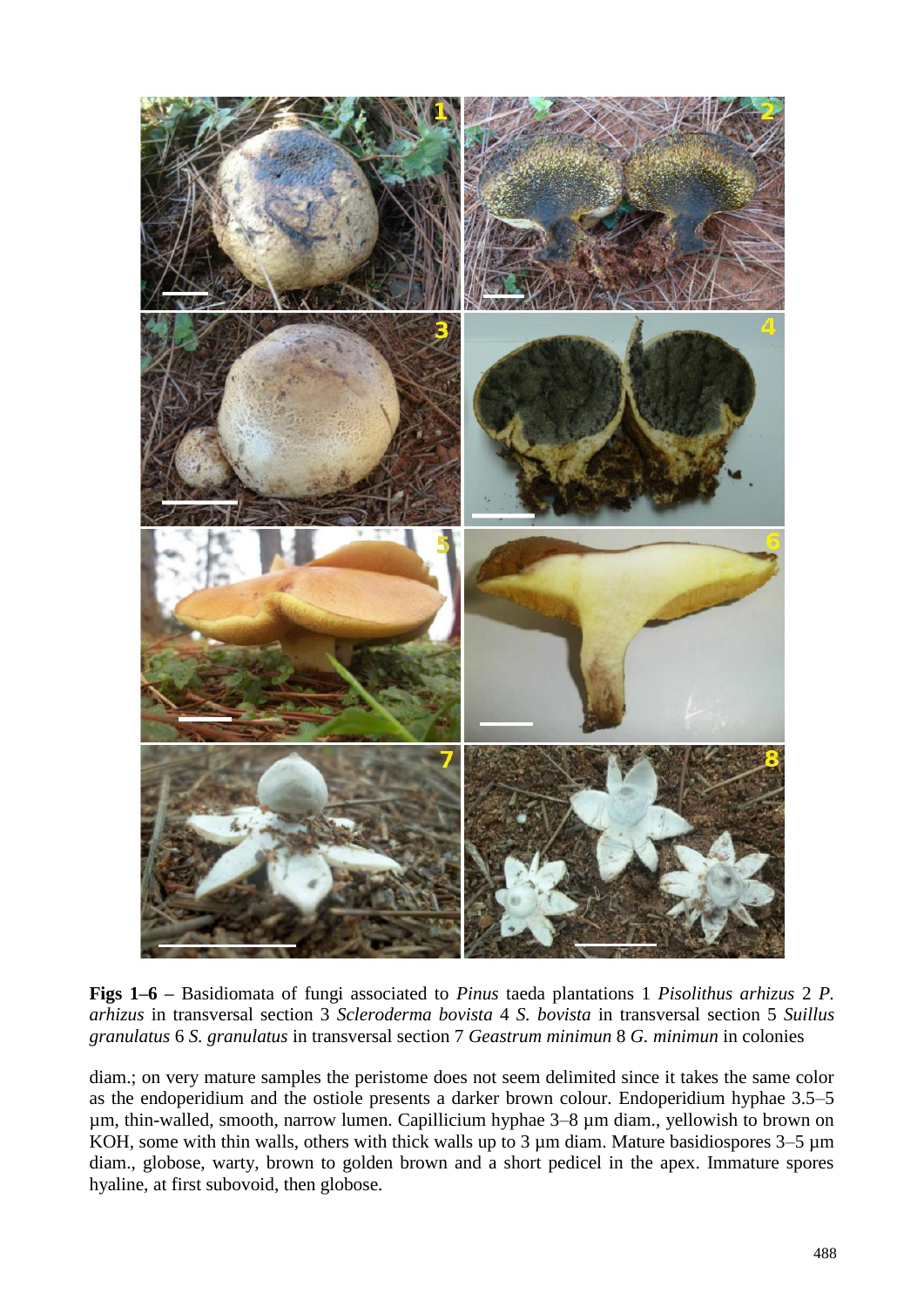Habitat – Gregarious or solitary, growing on soil.

Known distribution – In Cos*ta Rica ci*ted for the first time by Calonge et al.(2005); in Brazil, for the States of Rio Grande do Norte (Fazolino 2009, Trierveiler-Pereira & Baseia 2009), Rio Grande do Sul (Rick 1961) and Paraná (De Meijer 2006). This represents the first record for Paraguay.

Material examined – Paraguay, Central Department, City of San Lorenzo, University Campus, Oct 2013, M. Campi 31 (HFACEN).

*Pisolithus arhizus* (Scop.) *Rauschert,* Zeitschrift für Pilzkunde 25(2): 50 (1959). Figs. 1, 2, 12,13

Mature **basidiomata** 5.2-6 cm diam., epigeous, variable shapes: globose to subglobose, claviform to pyriform, constrict in the basal part to form a short and irregular stipe 2-2.6 cm length. In the lower part of it an olive green to yellowish **mycelial cord** grows with incrustations of the substrate strongly adhered. **Peridium** thin  $\pm 1$ mm thick, smooth and hard, solid and heavy appearance, yellowish brown, it tears leaving localized olive to black spots. **Peridium** hyphae 5.3- 5.6 μm diam., hyaline, thin and smooth walls, with septa and clamps. **Gleba** tough, compact and multilocular, divided in strati or mosaics composed by irregular and angular pseudoperidioles 4 x 2 mm. The color varies with the degree of maturation; in the basal part they are yellow of slimy texture, in the middle portion they are light brown with some yellow lines, and in the upper part they are dark brown of dusty texture; this delimitation of colors suggests that the maturation occurs from the apex to the base; at maturity it becomes a dry and dusty structure with hard consistency. **Gleba hyphae** septate with clamps ppμm diam. **Spores** spherical with spines, 8-10 µm without including the spines, which are up to 2 µm long. Septate hyphae, with clamps, 5.3-5.6 µm in both peridium and gleba, amyloid, hyaline in KOH.

Habitat – Gregarious or solitary. Found on soil near Pinaceae plants.

Known distribution – In Brazil it is cited for the States of Espirito Santo (Vinha 1988), São Paulo (Bononi *et al.* 1981), and Rio Grande do Sul (Guerrero & Homrich 1999). This represents the first record for Paraguay.

Material examined – Paraguay, Central Department, City of San Lorenzo, University Campus, Aug 2013, *M. Campi 35* (HFACEN).

Notes – This species is considered edible when immature (García et al. 2006). It is used in reforestation to restore degraded systems forming mycorrhiza (Roldan *et al.* 1996).

*Scleroderma bovista* Fr., Syst. mycol. (Lundae) 3(1): 48 (1829). Figs. 3, 4, 14–16

**Basidiomata** 1,5-4,5 cm diam., globose to subglobose, sessile or with a rudimentary pseudostipe, base with groups of compact mycelial threads strongly adhered to the substrate. **Peridium** 0,9-1,4 mm thick, beige or pale yellow to dark brown, smooth to verrucose with tiny brown scales, rubbery when fresh, coriaceuos when dry. The dehiscence occurs in the apical part where it breaks into vertical grooves. **Gleba** grayish at maturity, powdery, with yellowish to auburn veins. **Exoperidium** composed of cylindric hyphae, 5 μm diam., thin-walled, hyaline to yellowish, congophilic. Chain of spheric hyphae, thin-walled,  $10-12 \times 5-8$  µm diam. encrusted with crystals, some with clamps; inner layer composed of thin-walled cylindrical hyphae, 5-6 μm diam. **Spores** 11–16 μm including spines, globose, reticulated, reticulum 1–3 μm in lenght, gold brown, dark in KOH.

Habitat – gregarious, growing on soil.

Known distribution – From Brazil (Guzmán 1970), for the states of: Santa Catarina (Giachini *et al*. 2000 - as *Scleroderma fuscum* [Corda] E. Fisch.), Pernambuco (Gurgel *et al.* 2008), for Argentina: Buenos Aires (Spegazzini 1880, Guzmán 1970, Wright & Albertó 2006), La Pampa (Domínguez De Toledo 1989) and Misiones (Guzmán 1970). This represents the first record for Paraguay.

Examined material – Paraguay, Central Department, City of San Lorenzo, University Campus, Aug 2013, *M. Campi 44* (HFACEN).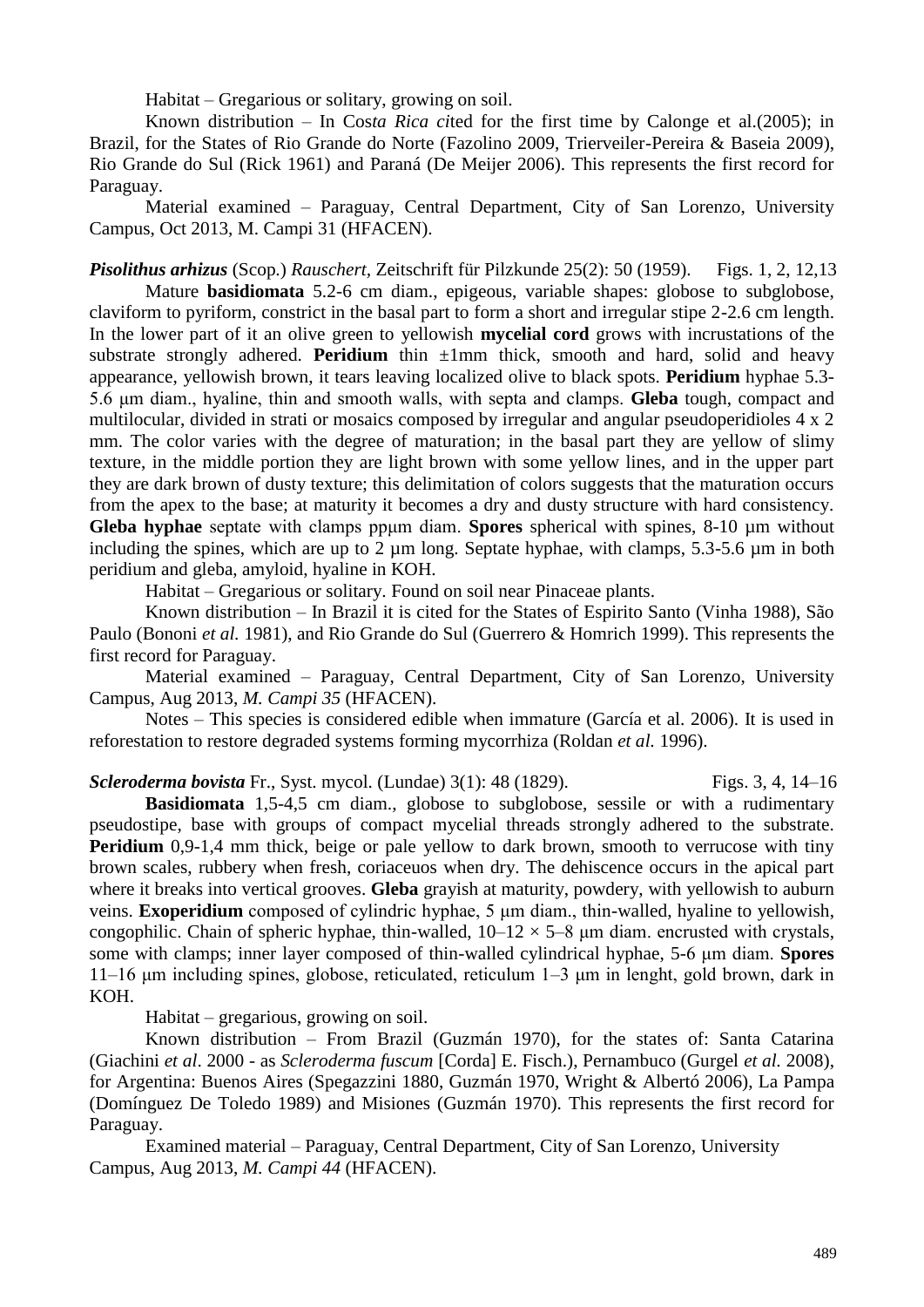

**Figs 9–11 –** *Geastrum minimun:* 9 Spores. 10 Pseudoparenchymatous layer. 11 Capillicium hyphae. **Figs 12–13 –** *Pisolithus arhizus:* 12 Spores. 13 Exoperidium hyphae. **Figs 14–16 –** *Scleroderma bovista:* 14 Spores. 15 Hyphae from the outer layer of the exoperidium. 16. Inner layer of the exoperidium hyphae **Figs 17–19 –** *Suillus granulatus:* 17 Spores. 18. Basidia. 19 Cystidia.

Notes – Nouhra (2012) explains that this is a common species in plantacions, parks and forest of pines in Argentina. The combination of spines and reticulum in the wall of the spores and the color of the peridium separates S. bovista from the Scleroderma species of the region.

*Suillus granulatus* (L.) Roussel, Flore du Calvados et terrains adjacents, composée suivant la méthode de Jussieu: 34. (1806) Figs. 5, 6, 17–19

**Pileus** 20–60 mm diam., convex to flat, moist surface, slimy, smooth, yellow-brown to reddish-brown, margin whole and curved. **Cuticle** smooth and slimy, separates easily from the cap. **Hymenium** poroid, adnate short tubes, 3-5 mm in length, whitish when young, yellowing with age; toward the hymenial surface the tubes end in angular pores, yellowish, 1–2 per mm. **Context** fleshy yellowish. **Stipe**  $15-45 \times 5-13$  mm, central to slightly eccentric, whitish when immature, yellowish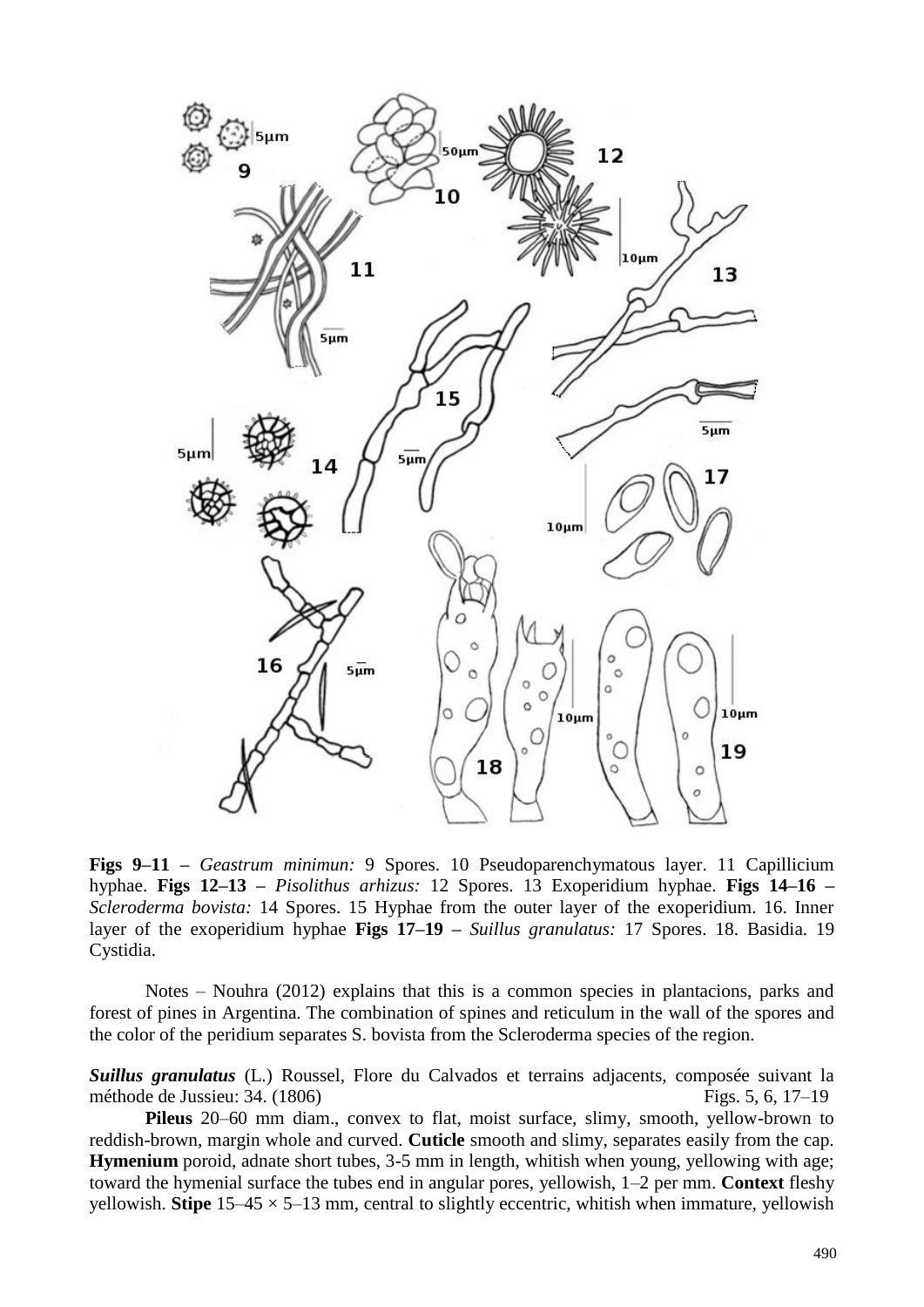with age, solid, cylindrical, with apical characteristics granulations, reddish to chestnut, with white mycelium at the base. No ring. **Spores** 9-11  $\times$  2-4  $\mu$ m, ellipsoidal, fusiform, with small apex and center gutule, smooth, yellowish-brown in mass, inamyloid. **Basidia** 18–30 × 5,5–7 μm, clavate, 4 sporated, no clamps. **Cystidia**  $16-30 \times 5-6.5$  µm, fusiform with brownish gutules. **Pileipellis** cutis type, formed by cylindrical entangled gelled hyphae.

Habitat – on soil. Winter to autumn season. Over three individuals.

Known distribution – In Brazil for the state of Santa Catarina (Giachini *et al.* 2000); in Argentina for the states of Entre Ríos, Tucumán, Corrientes, Misiones (Niveiro *et al.* 2009) and Buenos Aires (Niveiro *et al.* 2009, Deschamps 2002).

Material examined – PARAGUAY, CENTRAL DEPARTMENT, City of San Lorenzo, University Campus, May 2013, *M. Campi 62* (HFACEN).

Notes – In young specimens is characteristic the exudation of whitish latex droplets on the hymenium, than later drop to the stipe and leave the granulations features. Blanco *et al.* (2012) explains that ecologically the Suillus species are ectomycorrhizal which establish symbiosis with conifers, especially pines (*Pinus* spp.), being typical of young pine forests and reforestation. Niveiro et. al (2009) mentions that are distributed almost worldwide, coinciding with the area of the host species which are spread across much of the world due to reforestation.

## **Acknowledgements**

We thank Dr. Gabriel Moreno for his invaluable assistance in the identification of the samples, PhD. Larissa Trierveiler-Pereira for the help with the identifications of specimens, and MSc. Danilo Fernandez for the help in drafting.

# **References**

- Becerra A, Zak M. 2011 The Ectomycorrhizal Symbiosis in South America: Morphology, Colonization, and Diversity. Soil Biology 25, 19–41.
- Blanco D, Fajardo J, Verde A, Rodríguez C. 2012 Etnomicología de los hongos del género *Suillus,* una visión global. Bol. Soc. Micol. Madrid 36.
- Bononi V, Trufem S, Grandi R. 1981 Fungos macrocópicos do Parque Estadual das Fontes do Ipiranga, Sâo Paulo, Brasil, depositados no Herbário do Instituto de Botânica. *Rickia* 9, 37– 53.
- Calonge F, Mata M, Carraza J. 2005 Contribución al catálogo de los Gasteromycetes (Basidiomycotina, Fungi) de Costa Rica. Anales del Jardín Botánico de Madrid 62(1), 23– 45.
- Deschamps JR. 2002 Hongos silvestres comestibles del Mercosur con valor gastronómico. Documento de Trabajo N° 86, Universidad de Belgrano
- De Meijer A. 2006 Preliminary list of the macromycetes from the Brazilian State of Paraná. Bol. Mus. Bot. Munic. 68, 1–59.
- Domínguez De Toledo L. 1989 Contribución al conocimiento de los Gasteromycetes del centro de la Argentina. Tesis doctoral. Facultad de Ciencias Exactas, Físicas y Naturales. Universidad Nacional de Córdoba. Argentina.
- Dustan W, Dell B, Malajczuk N. 1998 The diversity of ectomycorrhizal fungi associated with introduced *Pinus* spp. in the Southern Hemisphere, with particular reference to Western Australia. Mycorrhiza 8, 71–79.
- Enciso, V. 2002 Estado actual de la información sobre árboles fuera de bosque. Estado de la información forestal en Paraguay 14, 9–20.
- Figueroa, A. 2007 Variación de densidad básica en la madera de *Pinus taeda* L. Tesis de grado. Universidad Austral de Chile. Valdivia.
- Fazolino, E. 2009 O gènero Geastrum Pers. (Phallomycetidae, Basidiomycota) em algumas áreas de Mata Atlantica e Caatinga no Rio Grande do Norte, Brasil. Tese M.S. Universidade Federal do Rio Grande do Norte, Rio Grande Do Norte.